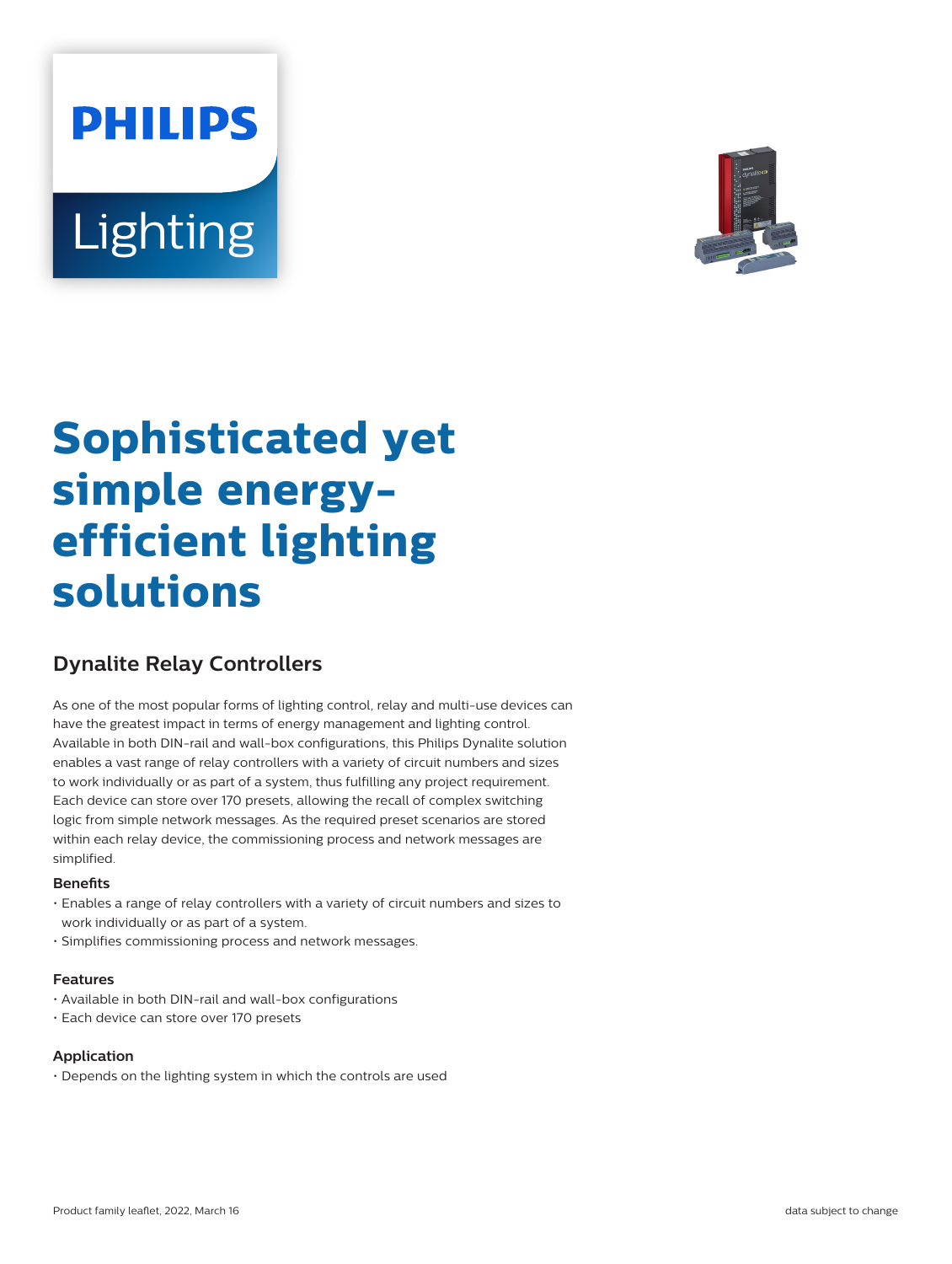## **Dynalite Relay Controllers**

#### **Versions**









**DDRC810DT-GL-V2 DDRC1220FR-GL-V3**





**Product details**



**Front of the DDRC810DT-GL 8 x 10A Relay Controller**

**DMRC210 Relay Controller**



0000000000000 DDRC420FR .<br>alite**ca** ......

**DDRC420FR Relay Controller**

Product family leaflet, 2022, March 16 2 and 2 data subject to change